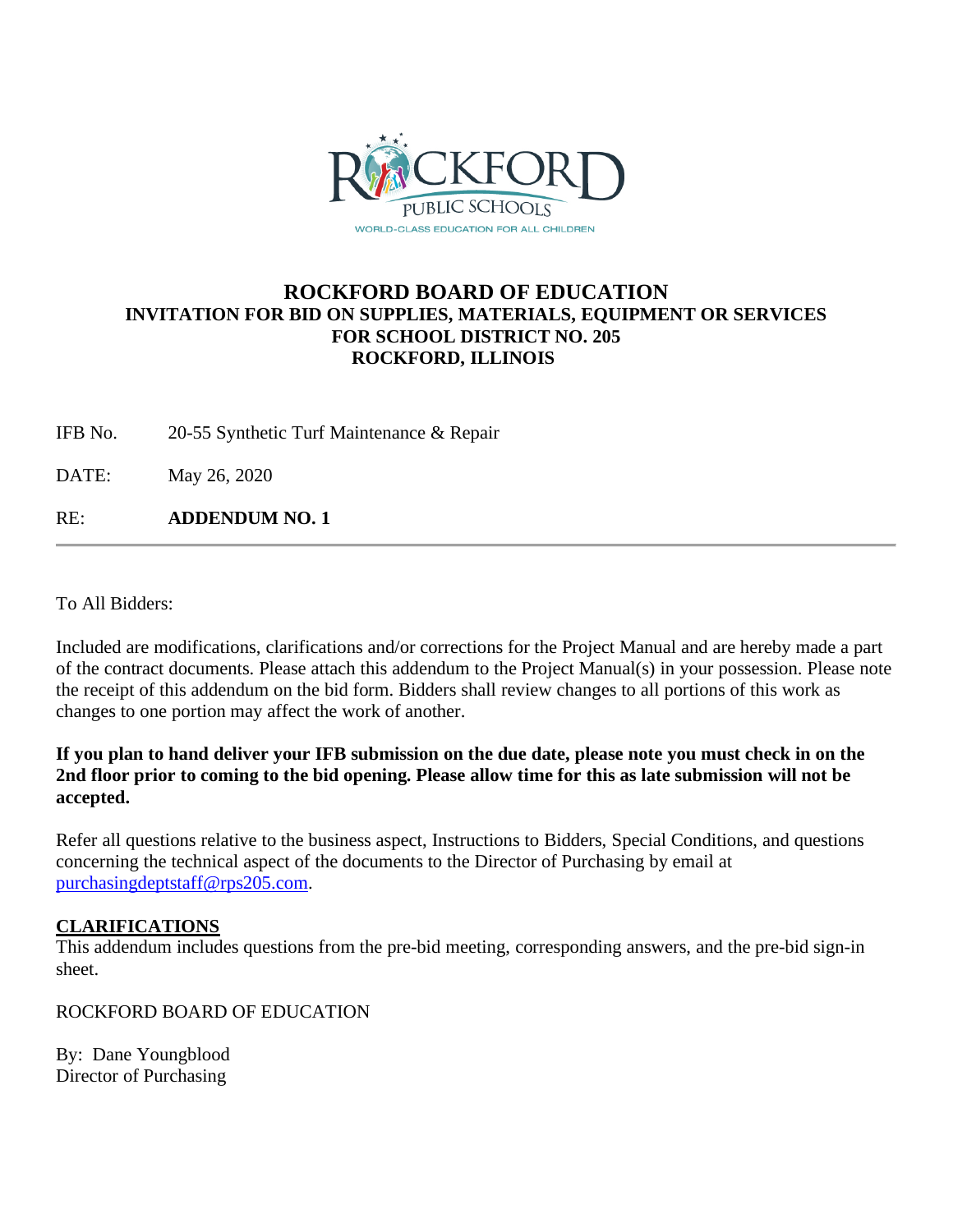### CLARIFICATIONS

Below are questions from the mandatory pre-bid meeting and corresponding answers.

- 1. How old are the fields? Outside are 8 years old, inside is 1.5 years old.
- 2. Can silica sand/rubber be used for repairs? Silica sand/rubber crumb may be used although the preference it to match the existing crumb.
- 3. Who supplies turf? **Contractor**
- 4. Does District have attic stock? No, the District does not have attic stock.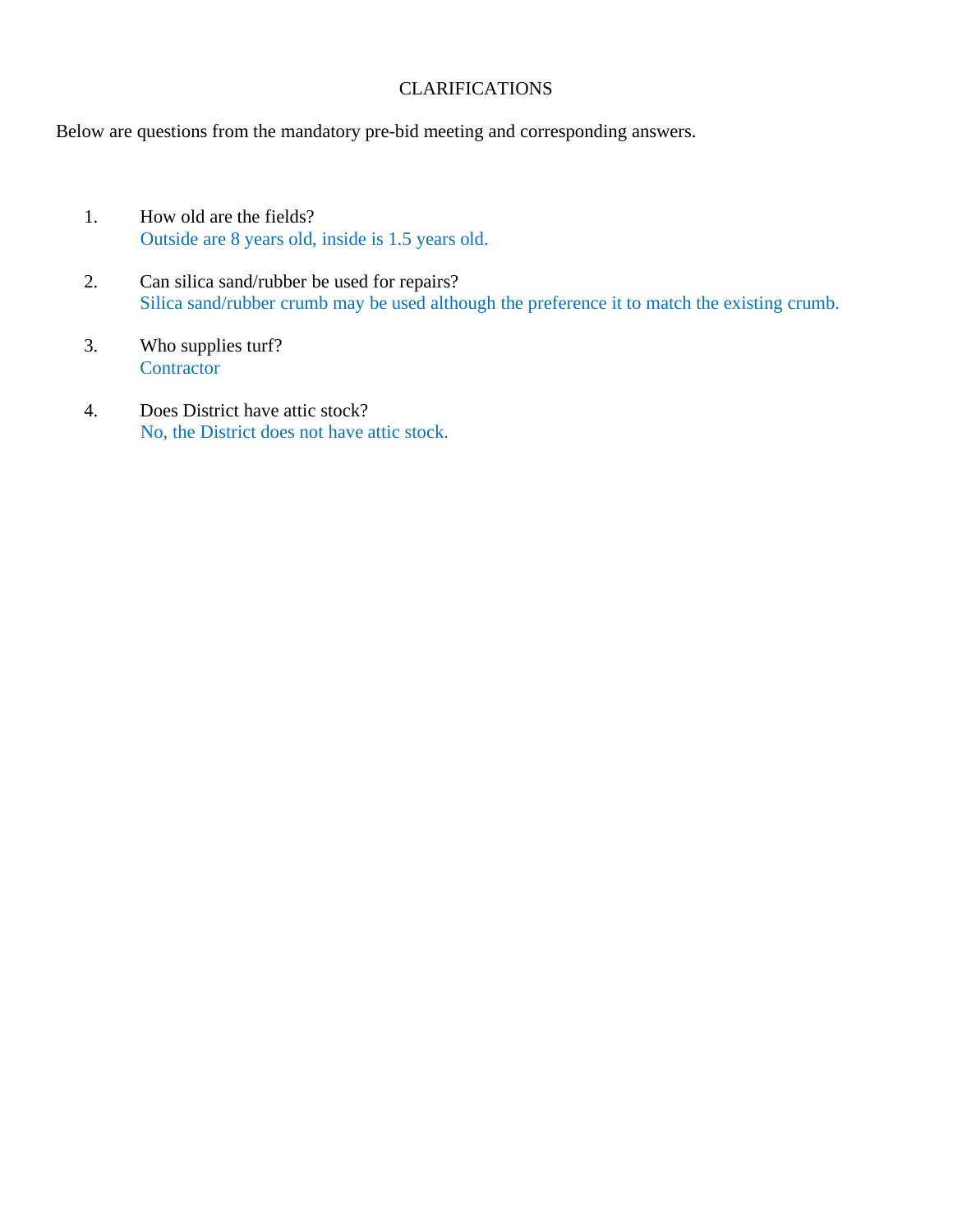# PRE-BID CONFERENCE OPENING STATEMENT

Welcome to the mandatory pre-bid conference for IFB No. 20-55 Synthetic Turf Maintenance & Repair for the Rockford Public Schools.

The purpose of this meeting is to receive input, comments, questions, clarifications and suggested changes relative to this solicitation. As a reminder, the only acceptable changes to the Bid/RFP are formal Addenda published by the RPS Purchasing department. Additionally, the Addendum may address other issues identified by the School District.

The goal of today's meeting is to increase your knowledge of the solicitation as it is written and provide an information mechanism in which you may advise the School District of any changes it should make. Consequently, any changes you wish the Rockford Public Schools to consider must be submitted in writing to the Purchasing department before the deadline as expressed in the solicitation.

We will try to answer as many of the questions as possible. If we cannot answer a question today, we will defer that answer to the published Addendum. Additionally, minutes from this pre-bid conference will be published in the Addendum.

- $\triangleright$  Bid Opening is scheduled for June 4, 2020 at 2:00 pm Rockford Board of Education, 6th floor Conference Room. Late bids will not be accepted. Faxed or emailed bids will not be accepted.
- $\triangleright$  Board Approval June 9, 2020.
- ▶ Bid RFI Procedures All written correspondence during the bid process MUST be sent to Dane Youngblood, Director of Purchasing, via email at PurchasingDeptStaff@rps205.com. Last RFI will be accepted until May 26, 2020 at 12 pm. Last addendum will be issued by May 28, 2020 at 4:30 pm.
- $\triangleright$  Addenda will be emailed to all attendees at the pre-bid conference, posted on the RPS website and Demand Star.
- $\triangleright$  PLEASE reference the REQUIRED FORMS CHECK LIST for all documents that must be submitted with your bid offer form. All forms must be properly completed, signed and submitted or your bid will be deemed non-responsive.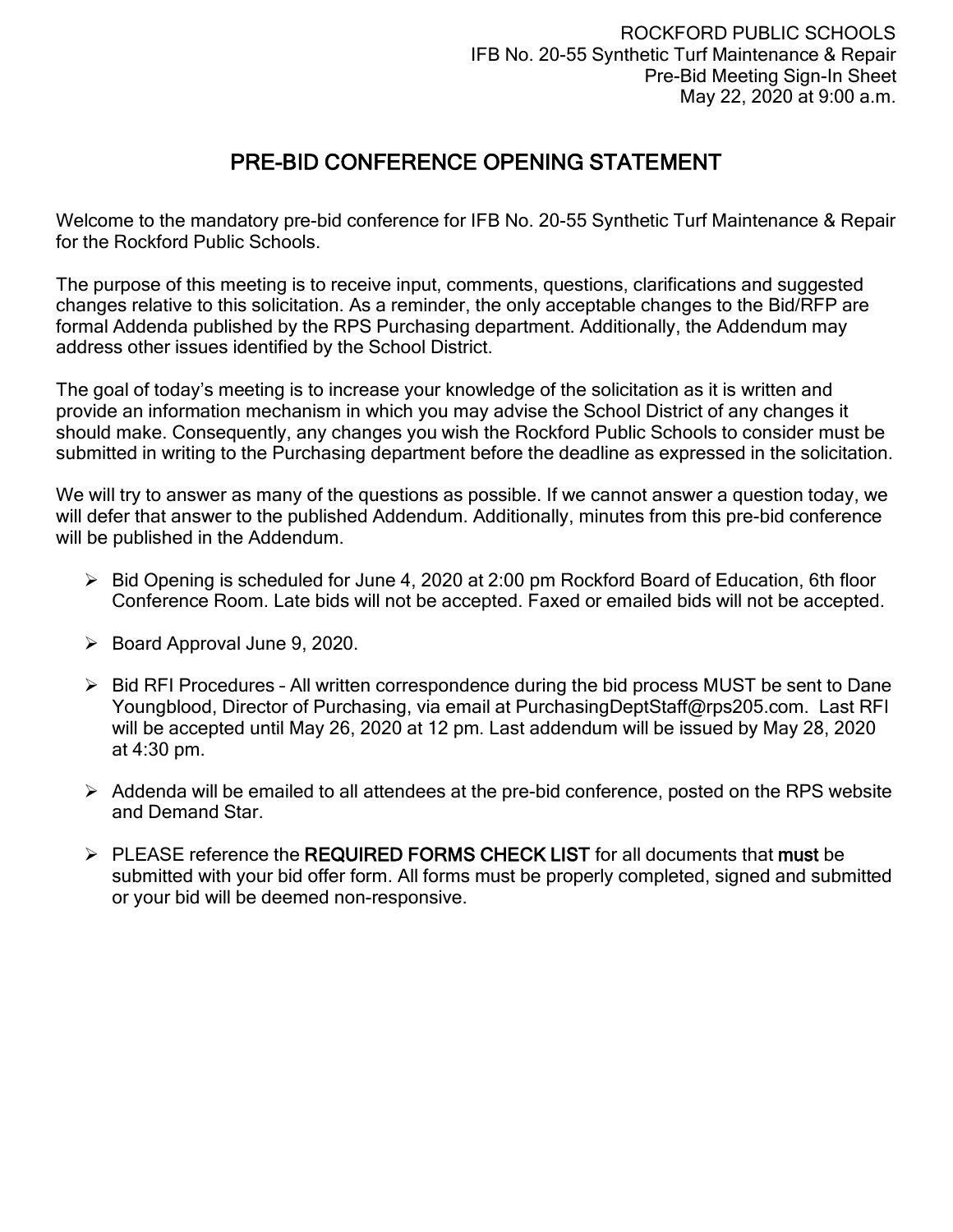ROCKFORD PUBLIC SCHOOLS IFB No. 20-55 Synthetic Turf Maintenance & Repair Pre-Bid Meeting Sign-In Sheet May 22, 2020 at 9:00 a.m.



## PRE-BID MEETING SIGN-IN SHEET

IFB No. 20-55 Synthetic Turf Maintenance & Repair

## PLEASE WRITE EMAIL ADDRESS SO THAT IT IS LEGIBLE IN ORDER TO RECEIVE ADDENDUM INFORMATION

|                | <b>Printed Name</b>   | <b>Company Name</b> | <b>Company Address</b>                                                      | Telephone                                      | E-mail               |
|----------------|-----------------------|---------------------|-----------------------------------------------------------------------------|------------------------------------------------|----------------------|
|                | <b>Chuck Albright</b> | <b>Turfix</b>       | 2228 Mount Curve<br>St. Joseph, MI 49085                                    | Cell: 269-876-<br>9715<br>888-495-3194         | chuck@turfix.com     |
| $\overline{2}$ | <b>Ross Burns</b>     | <b>Perfect Turf</b> | <b>Perfect Turf LLC</b><br>5540 Meadowbrook<br><b>Rolling Meadows 60008</b> | Work:<br>888.SYN.TURF<br>Cell:<br>773.908.7629 | ross@perfectturf.com |
|                |                       |                     |                                                                             |                                                |                      |
| 3              |                       |                     |                                                                             |                                                |                      |
|                |                       |                     |                                                                             |                                                |                      |
| 5              |                       |                     |                                                                             |                                                |                      |
| 6              |                       |                     |                                                                             |                                                |                      |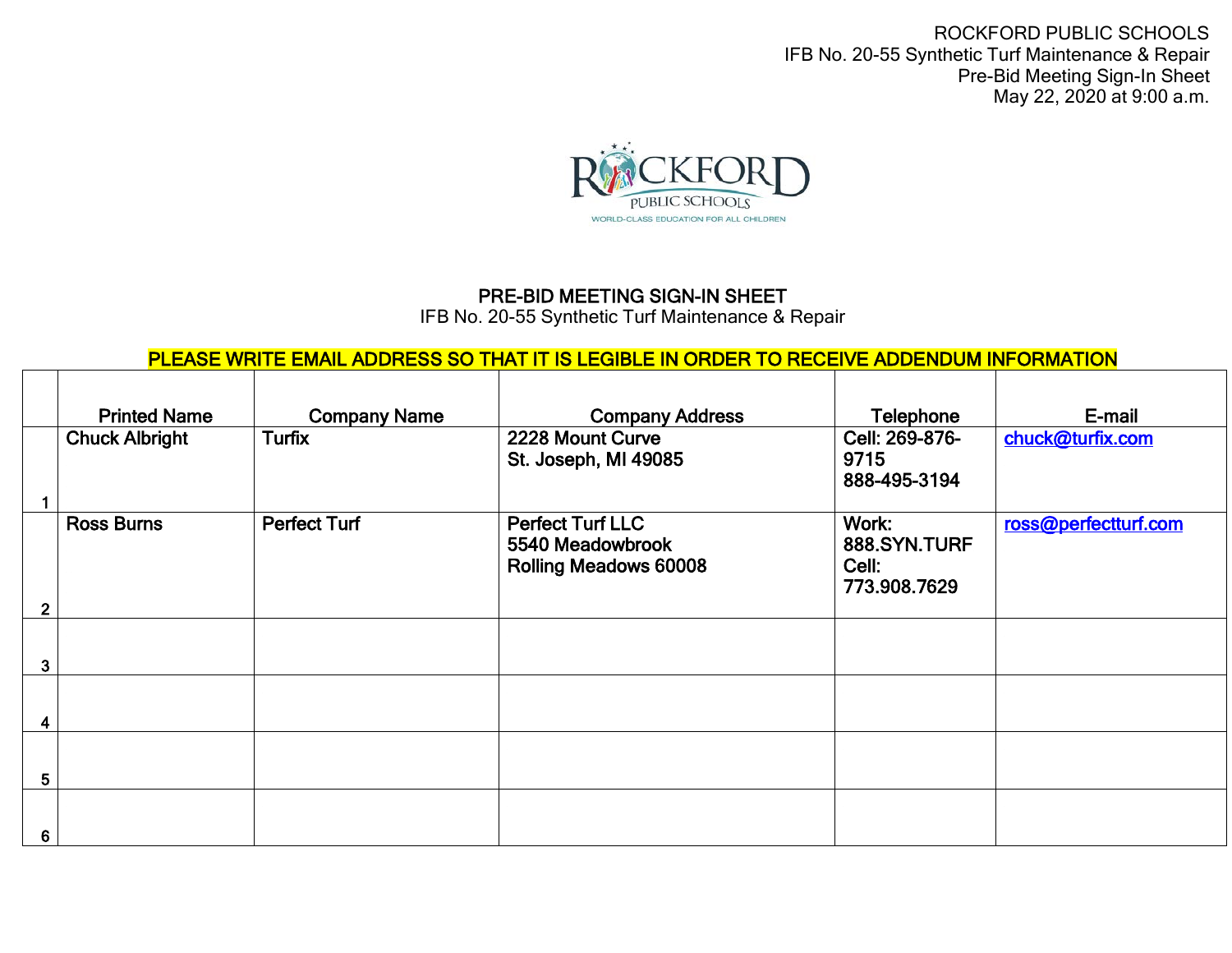ROCKFORD PUBLIC SCHOOLS IFB No. 20-55 Synthetic Turf Maintenance & Repair Pre-Bid Meeting Sign-In Sheet

May 22, 2020 at 9:00 a.m.

| $\overline{7}$   |                     |                     |                        |           |        |
|------------------|---------------------|---------------------|------------------------|-----------|--------|
| $\boldsymbol{8}$ |                     |                     |                        |           |        |
|                  | <b>Printed Name</b> | <b>Company Name</b> | <b>Company Address</b> | Telephone | E-mail |
| 9                |                     |                     |                        |           |        |
| $10$             |                     |                     |                        |           |        |
| 11               |                     |                     |                        |           |        |
| 12               |                     |                     |                        |           |        |
| 13               |                     |                     |                        |           |        |
| 14               |                     |                     |                        |           |        |
| 15               |                     |                     |                        |           |        |
| 16               |                     |                     |                        |           |        |
| 17               |                     |                     |                        |           |        |
| 18               |                     |                     |                        |           |        |